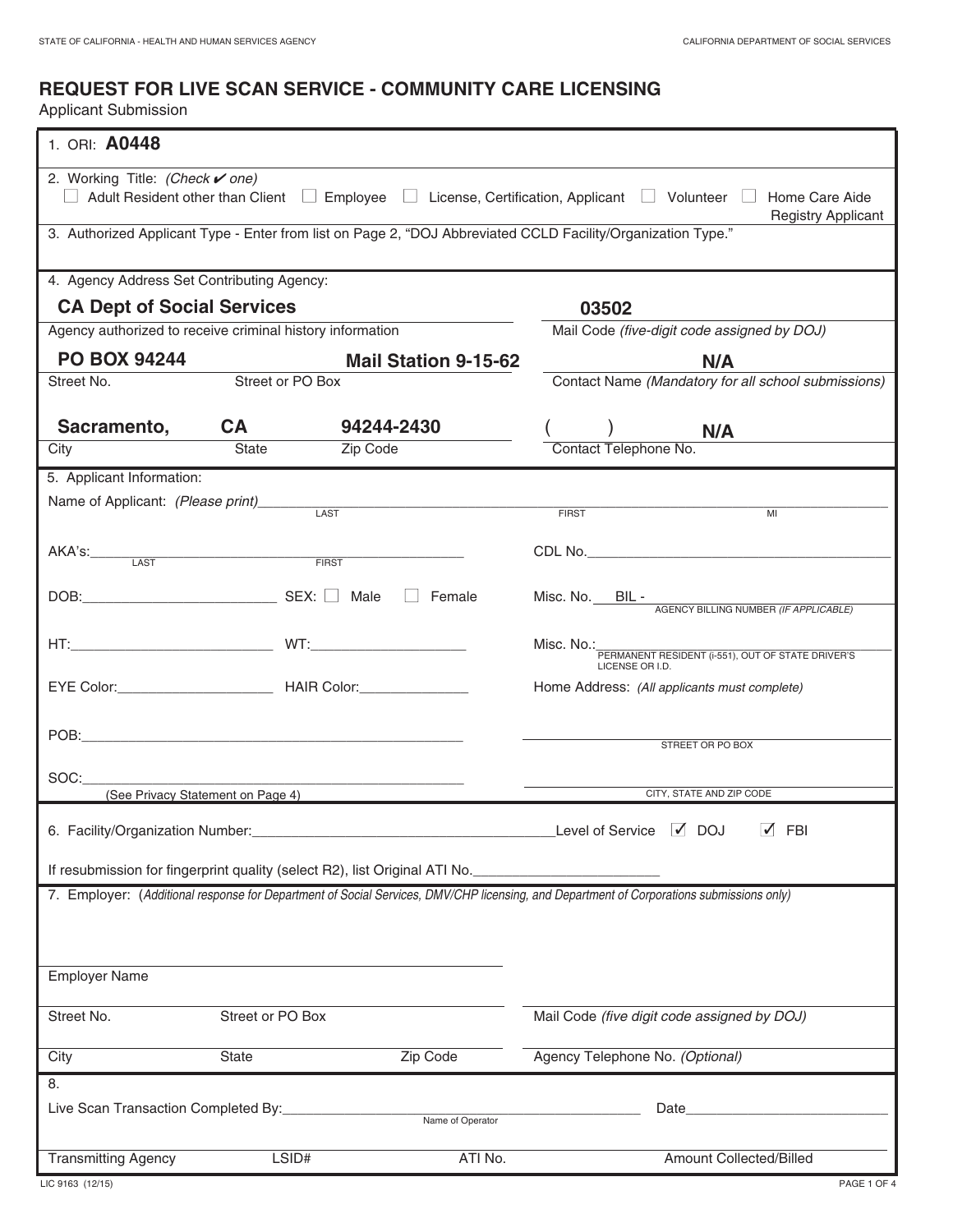# **GUIDELINES FOR COMMUNITY CARE LICENSING (CCLD) APPLICANTS WHO USE A LIVE SCAN SITE (CCLD or DOJ SITE) FOR FINGERPRINTING Instructions for the LIC 9163**

### **1. Originating Response Indicator (ORI):** Preprinted

- **2. Working Title:** Check the appropriate box
- **3. Authorized Applicant Type:** Indicate the facility type where you will be working.

 Select your licensed facility type from the left column, and in the right column find its corresponding DOJ abbreviated facility type. **Enter the corresponding DOJ abbreviated facility type on this line.**

 **Note:** In the following table you may be able to identify yourself with more than one facility type within each category. Please select only one facility type in any category using the facility that you are most associated with on a day-to-day basis.

#### **If this is your applicable facility type Enter this abbreviated facility type on your application.**

| <b>CCLD Facility Type by Category</b>                                                                                                    | <b>DOJ Abbreviated CCLD Facility Type</b> |  |
|------------------------------------------------------------------------------------------------------------------------------------------|-------------------------------------------|--|
| Home Care Aide                                                                                                                           | Home Care Aide                            |  |
| Home Care Organization                                                                                                                   | Home Care Organization                    |  |
| <b>Adult Day Care Facility</b><br><b>Adult Day Support Center</b><br><b>Adult Residential Facility</b><br>Social Rehabilitation Facility | Adult Day/Resident/Rehab                  |  |
| <b>Child Care Center</b><br>Infant Center<br>Mildly III Center<br>School Age Child Care Center                                           | Day Care Center more/6 Child              |  |
| Family Child Care Home                                                                                                                   | Family Day Care                           |  |
| <b>Foster Family Agency</b><br>Foster Family / Adoptions Agency<br>Foster Family Agency Sub Office                                       | Foster Family/Adopt Employment            |  |
| Foster Family Agency - Certified Home<br>Foster Family Home                                                                              | <b>Foster Family Home</b>                 |  |
| Group Home (6 or less children)                                                                                                          | Group Home 6/child less                   |  |
| Group Home (7 or more)<br><b>Community Treatment Facility</b>                                                                            | Group Home more/6 child                   |  |
| Residential Care Facility for the Chronically III<br>Residential Care Facilities for the Elderly                                         | <b>Residential Care Facility Elderly</b>  |  |
| <b>Small Family Home</b><br><b>Transitional Housing Placement Program</b>                                                                | <b>Residential Child Care 6/less</b>      |  |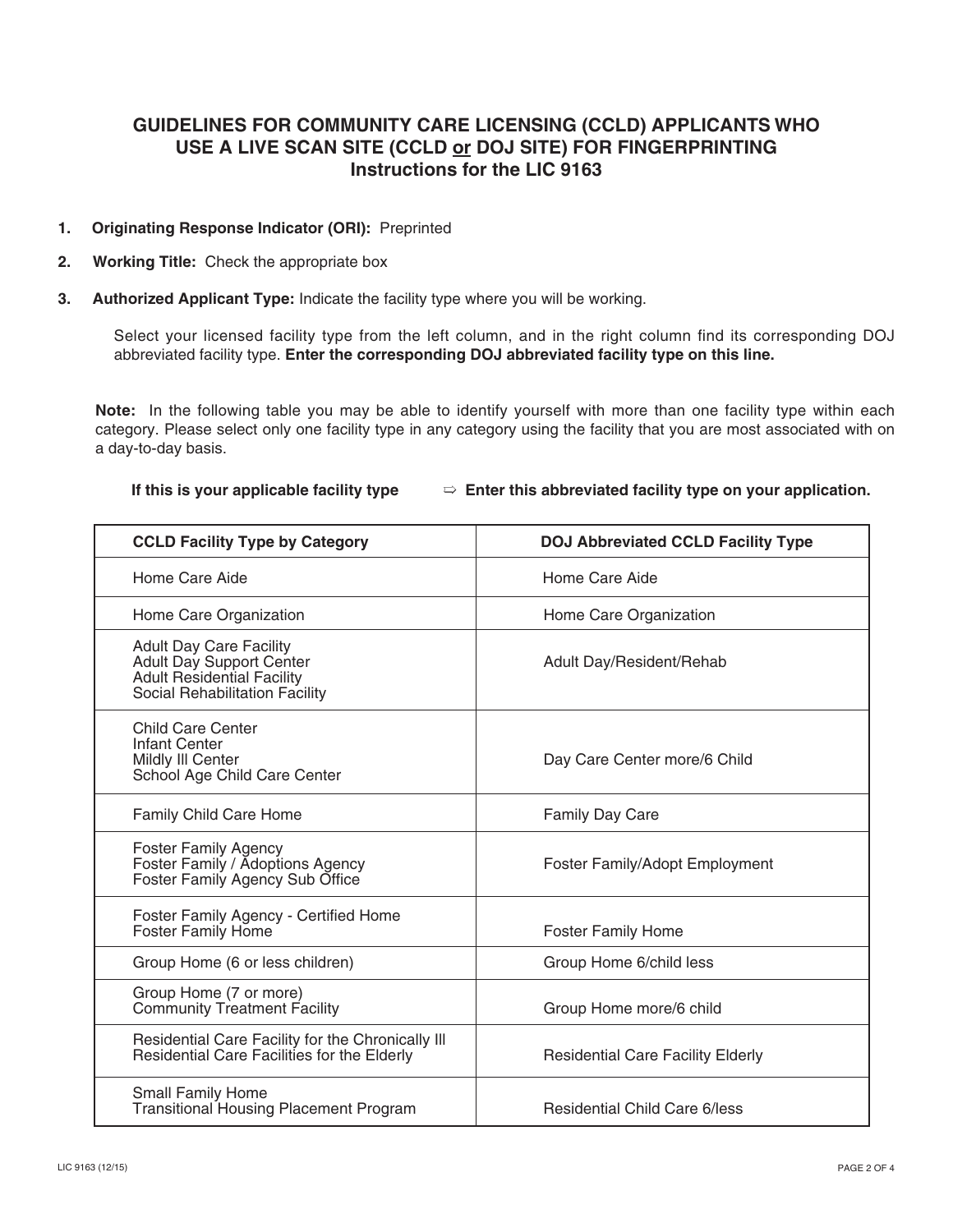**. Agency Address Set Contributing Agency:**

| Agency authorized to receive criminal history information:<br>The following information is pre-printed: |                             |     |  |  |  |
|---------------------------------------------------------------------------------------------------------|-----------------------------|-----|--|--|--|
| <b>Agency:</b> CA Dept of Social Services                                                               | <b>Mail Code: 03502</b>     |     |  |  |  |
| <b>Street No.:</b> P.O. BOX 94244, M.S. 9-15-62                                                         | <b>Contact Name:</b><br>N/A |     |  |  |  |
| City, State, Zip: Sacramento, CA 94244-2430 Contact Telephone No.:                                      |                             | N/A |  |  |  |

**5. Applicant Information:** Print your full name (last, first, middle initial).

| <b>AKA's:</b> Other names the applicant has used                                                                  |                            | <b>CDL No: CA Drivers License or CA ID</b>                                                                                               |  |
|-------------------------------------------------------------------------------------------------------------------|----------------------------|------------------------------------------------------------------------------------------------------------------------------------------|--|
| <b>DOB:</b> Date of Birth                                                                                         | <b>SEX:</b> Male or Female | MISC No: BIL - Enter the agency billing                                                                                                  |  |
| HT: Height                                                                                                        | WT: Weight                 | number, if applicable<br>MISC No.: Enter any other identification numbers<br>(PERMANENT RESIDENT, OUT OF STATE DRIVER'S LICENSE OR I.D.) |  |
| <b>EYE Color: Color of eyes</b><br><b>HAIR Color:</b> Color of hair <b>Home Address:</b> Applicant's home address |                            |                                                                                                                                          |  |
| <b>POB:</b> State or Country of Birth                                                                             |                            |                                                                                                                                          |  |

- **SOC:** Social Security Number (optional) (See Privacy Statement on Page 4)
- **6. Facility Number:** Enter the facility number or assigned OCA number (Agency Identifying Number).

#### **Level of Service: Preprinted**

**Note: If a Child Abuse Central Index (CACI) check is required, it will automatically be completed by DOJ and all applicable fees will be charged. There is no entry necessary on the applicant's part.**

**If resubmission for fingerprint quality, list Original Applicant Tracking Information (ATI) No.:** If your fingerprints were rejected and this is a resubmission of your prints, enter the original ATI number provided on the reject notice to avoid paying an additional processing fee.

**7. Employer:** Enter the facility name and address for which you are being printed.

| <b>Employer Name:</b>        | Enter the facility/organization name.                      |
|------------------------------|------------------------------------------------------------|
| <b>Street No.:</b>           | Enter the facility/organization address.                   |
| Mail Code:                   | Enter the facility/organization mail code (if applicable). |
| City, State, Zip:            | Enter the facility/organization city, state and zip.       |
| <b>Agency Telephone No.:</b> | Enter the facility/organization phone number.              |

**8. Live Scan Transaction Completed By:** This section will be completed by the Live Scan operator.

**Take two copies of this form with you the day you are fingerprinted. The Live Scan Operator will complete section 8. One copy will be retained by the Operator and the other you may retain for your records.**